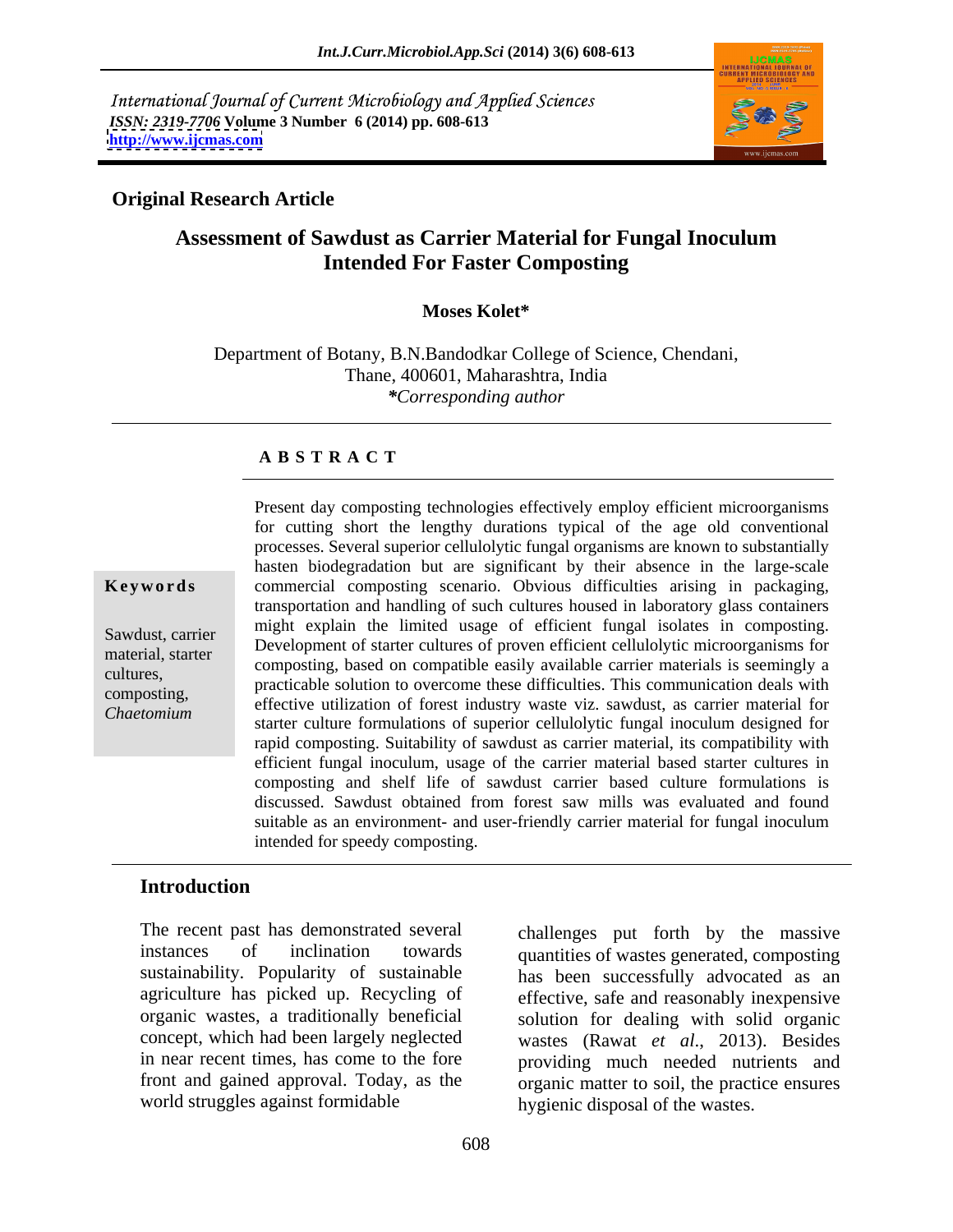Modern research in composting is aimed **Materials and Methods** at reducing the typically lengthy periods associated with the traditional techniques The forest industry residue selected for of the product; through effective obtained from saw mills situated in distinctive habit, apparently have an upper each, was adjusted to 60% moisture

Several superior fungal isolates are known However popularizing of efficient fungal respective cellulolytic isolate. Five inoculum for wide-spread usage in composting has encountered problems *globosum* Kunze, *C.crispatum* Fuckel, such as safe packaging and transportation Cooke and Ellis, C.nigricolor of the laboratory-based fungal cultures to the end users lacking expertise in skillful handling of such cultures. Efficient fungal starter inoculants, grown and stored in evaluated for superior cellulose conventional laboratory glassware, need transportation and usage. The concept of carriers was envisioned with respect to bacterial inoculants (Subba Rao, 1984) were capped and incubated at room

of effective composting microorganisms are generally based on food grains (Rasal and Patil, 2001). Scanty literature exists on After this initial incubation period, the novel carrier materials for starter cultures carrier based starter culture formulations of cellulolytic fungal organisms for were packaged in sealed polythene bags composting and there is abundant scope (Sethi and Adhikary, 2012), and stored at for promotion of many more, superior and room temperature for 4 months. At the end cost-effective materials for use as carriers. of the storage period, 200 ascomata each, In the present investigation sawdust from of the respective isolates, growing on the forest saw mills was assessed for carrier material were plated out on PDA suitability as a user-friendly carrier medium. Their ability to grow out material for starter cultures of efficient successfully was documented and cellulolytic fungal inoculum developed for interpreted as viability of the carrier based

and simultaneously enhancing the quality assessment viz. sawdust of forest trees was utilization of active decomposer Chendani bunder area of Thane, on the microorganisms and incorporation of western coast of Maharashtra in India. The amendments (Torkashvand, 2010; Gautam sawdust, on procuring was heated to  $80^0C$ *et al*., 2011). While cellulose degrading for 4 hours as part of pre-treatment. fungi as well as bacteria can carry out Fifteen grams of pre-treated sawdust in biodegradation, the fungi, owing to their separate glass bottles of 100 ml capacity edge. (Mishra, 2002) with Reese liquid medium, to carry out effective biodegradation. spore suspension  $(10^6 \text{ spores/ml})$  of the innovative packaging ensuring safe were used as test inoculum. Sterile and several carrier materials were temperature  $(28^0C)$  for a period of 15 identified (Smith, 1992). days, during which, nycelial and Carrier based starter culture formulations isolates on the carrier material were Motern resumes is increased to composing is annel and Methods<br>and the composite of organic methods and the composite of the forest industry residues of the faster composite of the composite of the composite of the state of obtained from saw mills situated in  ${}^{0}C$ each, was adjusted to 60% moisture and autoclaved at 20 lbs psi pressure for 1 hour; followed by inoculation with 2ml of spores/ ml) of the respective cellulolytic isolate. Five cellulolytic isolates, namely, *Chaetomium globosum* Kunze*, C.crispatum* Fuckel*, C.olivaceum* Cooke and Ellis*, C.nigricolor*  Ames *and C.virginicum* Ames*,* isolated from a variety of deteriorated cellulosic materials (Kolet, 2009; 2010a) and evaluated for superior cellulose degradation capabilities (Kolet, 2010b,c) distilled water was used instead of spore suspension in the control set. The bottles were capped and incubated at room  $^{0}$ C) for a period of 15 days, during which, mycelial and ascomatal growths of the respective

visually monitored and documented. After this initial incubation period, the medium. Their ability to grow out successfully was documented and starter culture inoculum.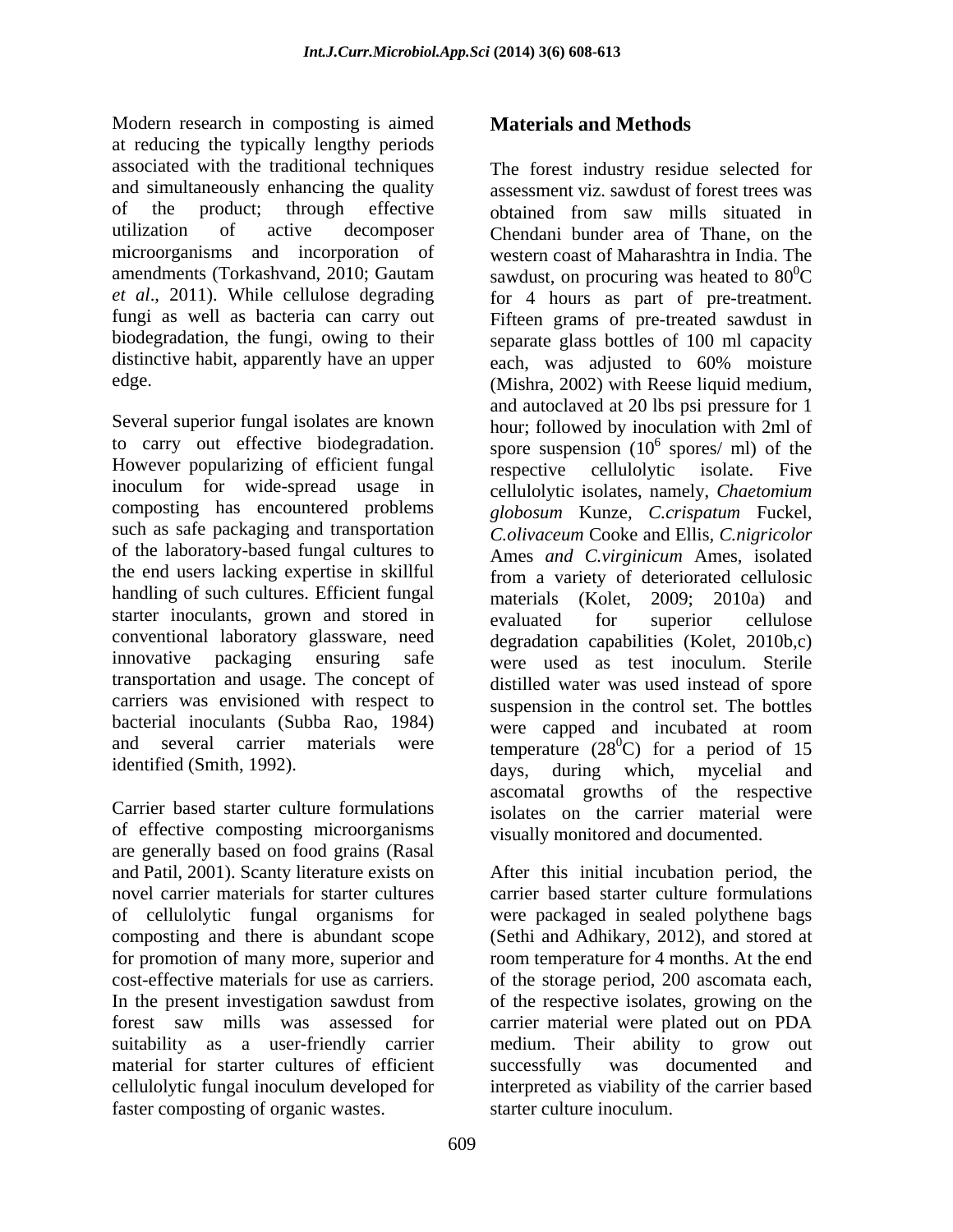used for laboratory scale indoor composting (Singh *et al*., 1992) of religious refuse (flower wastes after inoculum, which was interpreted as a sign religious services and *pooja*). Individual of compatibility of the carrier material starter culture based inoculum of the 5 with the starter organisms. There was no isolates was mixed in equal proportions by lump formation in the carrier material weight and applied @ 100g starter throughout the period of study, indicating culture/100kg raw material for rapid composting of the flower residues and the process of biodegradation was monitored

Forest-, timber- and wood-based industries this period. Results presented in Table 3<br>thrive in the district of Thane (Apon reveal excellent viability of the inoculum thrive in the district of Thane (Anon, 2001) and hence the forest industry after the period of storage. The findings<br>residue selected for assessment namely agree with those of Abdel-Kader *et al.* residue selected for assessment, namely agree w<br>sawdust of forest trees was abundantly (2012). sawdust of forest trees was abundantly available in the area of study viz. the city of Thane situated on the western coast of India, in the state of Maharashtra. The impacts of rapid urbanization and population explosion are however evident and many forest based saw mills have shut down or relocated to semi-urban or rural characteristics of the pre-treated carrier material are depicted in Table 1. Sawdust as carrier material exhibited high organic matter and water holding capacity. The the initial 24.05 in the composting period<br>high  $C: N$  ratio apparantly did not pose of 1 month as against 21.40 in the control. high C: N ratio apparently did not pose of 1 month as against 21.40 in the control.<br>The influence of the sawdust based starter multiplication of the cellulolytic inoculum. The selected carrier material fulfilled characteristics of a good carrier base; agreement<br>findings of which are in conformation with  $(2014)$ . findings of which are in conformation with Malusa *et al*. (2012). The awakels sawdust beam the carrier material comprising sawdust<br>the same compression of the colludgive fungate compression of the colludgive fungate<br>digitions cervices only  $\rho/\rho$  in the material integer and the compress

The cellulolytic fungal inoculum was carriers for microbial inoculants serving<br>further multiplied maintained and stored various purposes (Stella and further multiplied, maintained and stored in the carrier material after the initial incubation period. The pattern of initial 15 days development of the inoculum on the as carrier material for bacterial inoculants.

The sawdust based starter cultures were Carrier material comprising sawdust sustained excellent growth and multiplication of the cellulolytic fungal throughout the period of study, indicating aeration and conditions favourable for growth.

for a period of 1 month. The shelf life of the starter cultures was **Results and Discussion** fungal inoculum was maintained and monitored after 4 months of storage. The multiplied in the carrier material during this period. Results presented in Table 3 reveal excellent viability of the inoculum after the period of storage. The findings agree with those of Abdel-Kader *et al*. (2012).

locations in the vicinity. The weight respectively, in the substrate, as any hinderance to growth and The influence of the sawdust based starter The application of starter cultures based on the carrier material at the rate of 100g starter culture/ 100kg raw material brought about faster composting of religious floral refuse and resulted in 75.35 per cent and 72.9 per cent reductions in volume and against 43.26 per cent and 49.7 per cent reductions respectively in the control. The C: N ratio narrowed down to 16.06 from the initial 24.05 in the composting period of <sup>1</sup> month as against 21.40 in the control. The influence of the sawdust based starter inoculum on the process of composting is presented in Table 4. The results are in agreement with Gosavi and Bagool (2014).

> Several materials have been appraised as carriers for microbial inoculants serving various purposes (Stella and Sivasakthivelan, 2009; Selvi, 2013). Arora *et al* (2008) successfully assessed sawdust as carrier material for bacterial inoculants.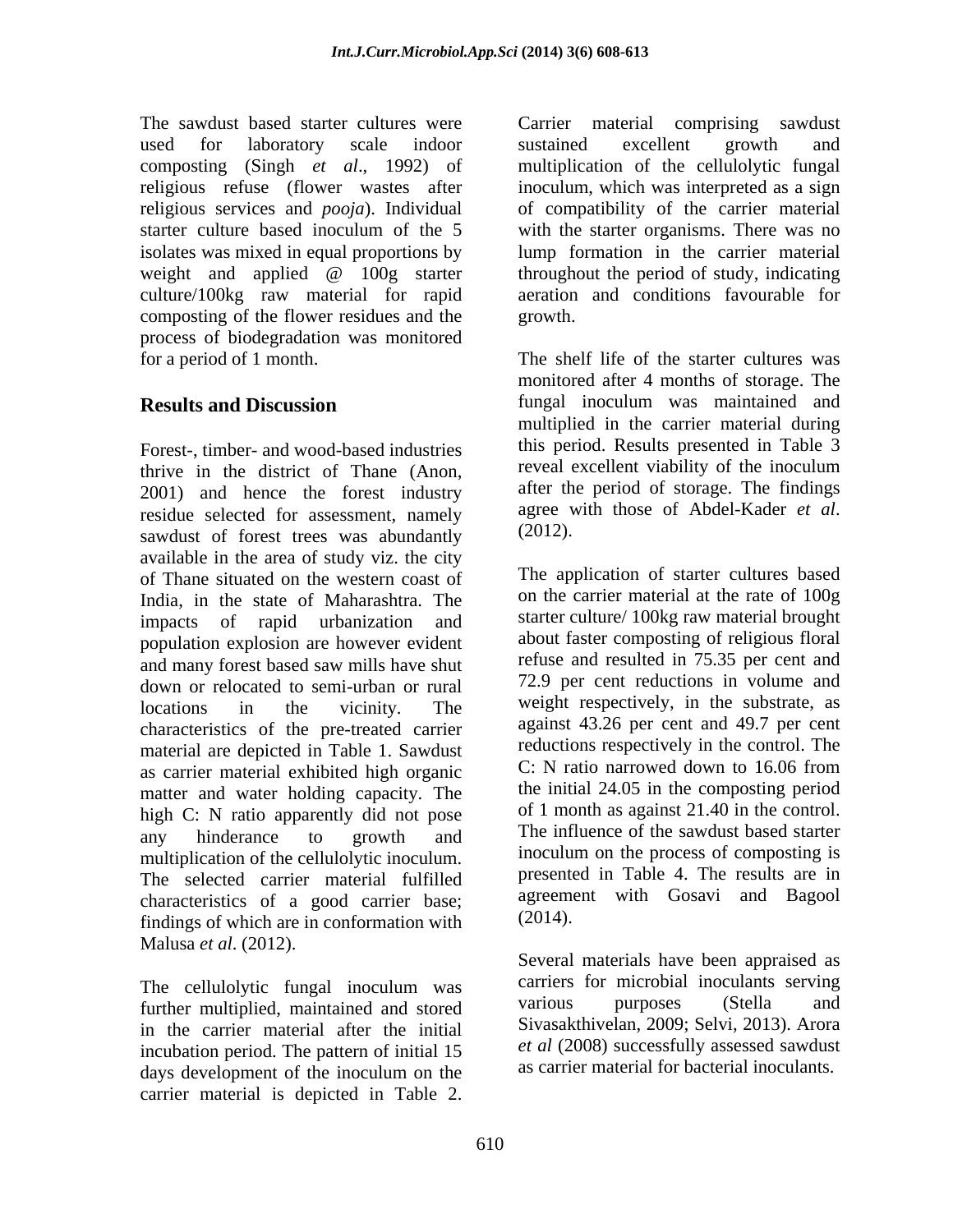| <b>Parameter</b>        | <b>Characteristics</b>     |
|-------------------------|----------------------------|
| Colour                  | Brown                      |
| Texture                 | Powder                     |
| Particle size           | Passed through 8 mesh size |
| Moisture $(\%)$         | 10.2                       |
| Organic Matter (%)      | 71.11                      |
| Organic Carbon (%)      | 41.25                      |
| Nitrogen (%)            | 0.10                       |
| C:N Ratio               | 412.5:1                    |
| Water held by 10 g      | 9.5                        |
| sample (ml)             |                            |
| Effective water holding | 95                         |
| capacity (%)            |                            |

**Table.1** Characteristics of the Pre-treated Carrier Material (Sawdust)

**Table.2** Fifteen days growth of test organisms on the sawdust based carrier material

|                      | <b>Pattern of growth</b> |           |         |
|----------------------|--------------------------|-----------|---------|
| <b>Test Organism</b> |                          | $\sim$ UD | 15D     |
| Chaetomium globosum  | $++/+$                   | +++/+++   | +++/+++ |
| C. crispatum         | $++/+$                   | +++/+++   | +++/+++ |
| C. olivaceum         | $+/-$                    | +++/+++   | +++/+++ |
| C. nigricolor        | $++/+$                   | +++/+++   | +++/+++ |
| $\mid$ C. virginicum | $++/++$                  | +++/+++   | +++/+++ |

Mycelial development/ ascomatal development; '-': absence of growth, '+': *poor*, '++': moderate, '+++': rich growth

**Table.3** Viability of sawdust based starter cultures after 4 months of storage

| <b>Test Organism</b> | <b>Percent viability</b> (%)    |
|----------------------|---------------------------------|
| Chaetomium globosum  | $\Omega$ $\Xi$ $\Lambda$<br>0.7 |
| C. crispatum         |                                 |
| C. olivaceum         | 010<br>, v                      |
| C. nigricolor        | ノ∪.∠                            |
| $\mid$ C. virginicum | 0.40                            |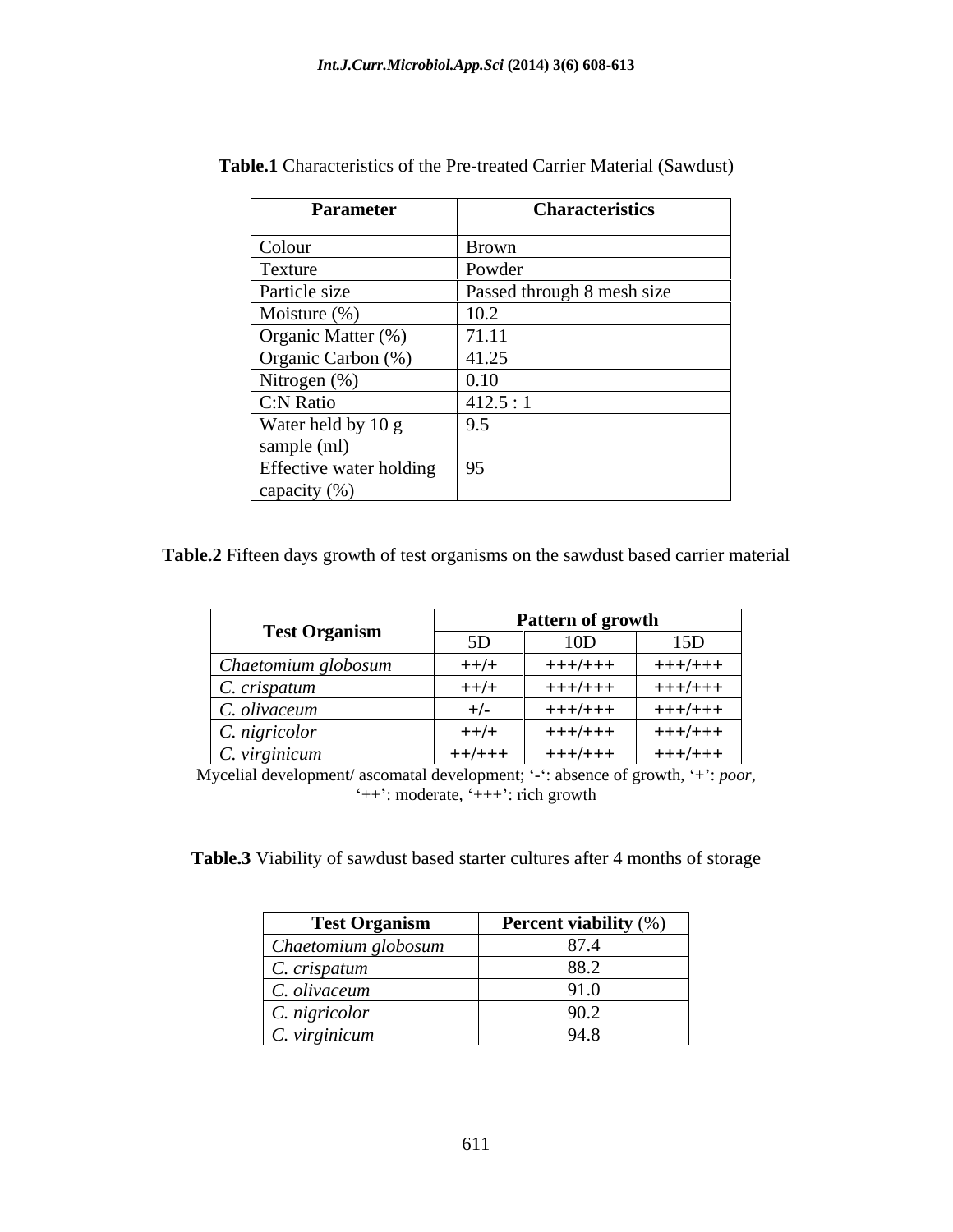| Treatment/   | Compost sampling interval: 1 month |                               |       |               |        | Reduction in |              |        |
|--------------|------------------------------------|-------------------------------|-------|---------------|--------|--------------|--------------|--------|
| Parameter    | OC                                 |                               | C: N  | Volume        | Weight | OC           | volume       | weight |
|              | (0,1)                              | (0)                           | ratio | $\text{cm}^3$ |        |              | $(0/\gamma)$ |        |
| Control      | 48.60                              | 2.27<br>$\angle$ . $\angle$ 1 | 21.40 | 14595         | 2515   | 10.59        | 43.26        | 49.7   |
| Raw material | 37.10                              | $\sim$ 0.1                    | 16.06 | 6340          | 1355   | 31.75        | 75.35        | 72.9   |
| starter      |                                    |                               |       |               |        |              |              |        |
| culture      |                                    |                               |       |               |        |              |              |        |

**Table.4** Influence of the carrier based starter culture inoculum on hastening the process of composting

Substrate- Flower refuse; Initial values- OC: 54.36; N: 2.26; C:N ratio: 24.05; volume: 25725 cm<sup>3</sup>; weight: 5kg ; weight: 5kg

While fungal starter cultures of Acknowledgements composting based on cereal grains are available (KKV, 2003), Gosavi and The author gratefully acknowledges co- Bagool (2013) evaluated agro-wastes as operation and inspiration received from carriers for similar purpose. Their plentiful Vidya Prasarak Mandal, Thane and the availability, cost-effectivity, renewable Principals, B N Bandodkar College and and environment-friendly nature coupled KVP College; VPM's Advanced Study with simple processes and minimal requirements for incorporation, confers advantages on agro- and other organic David Ravindran, Gandhigram, Tamil residues over conventional carrier Nadu as well as UGC for partly providing materials. Their ligno-cellulosic nature makes them ideal substrates for mass production of cellulolytic inoculum for References composting. While some amount of sawdust from forest based saw mills is put to use, a major quantity is wasted or burned. The commercial usage of sawdust as a carrier material for development of starter cultures of fungal inoculum for composting is anticipated. some vegetables. *Journal of Applied* While formal starter cultures of **Acknowledgements**<br>
composiing based on cerced grains are<br>
acadbook (KKV, 2003). Gossavi and The author gratefully acknowledges co-<br>
aragood (2013) evaluated agro-wastes as<br>
operation and i

A delivery system comprising starter cultures for composting was developed<br>
From a powel certier metorial pamely<br>
Industries Govt of India New Delhi. from a novel carrier material namely sawdust; tested and found effective. Apart www.dcmsme.g<br>from eximilarly utilizing this lines from gainfully utilizing this ligno cellulosic residue, the cost-effective starter cultures would be beneficial in the simplified distribution of efficient fungal inoculum for rapid composting. Sawdust<br>growth promoting rhizobial and was found suitable as carrier material for fungal starter cultures comprising of productivity of Trifolium repense. efficient cellulolytic strains developed for

Centre, Thane; Dr. V.P. Rao, Pune, Dr. Bagool; Dr. Thilagavathy Daniel and Dr financial support for this study.

# **References**

- Abdel-Kader M.M., El-Mougy N.S., Aly M.D.E. and Lashin S.M., 2012. Long activity of stored formulated bio agents against some soil-borne plant pathogenic fungi causing root rot of *Sciences Research* 8 (4): 1882-1892.
- Anonymous, 2001. Thane District Report. Ministry of SSI, Agro and Rural Industries, Govt. of India, New Delhi. [www.dcmsme.gov.in/publications/trad](http://www.dcmsme.gov.in/publications/trad) <erep/thane.htm>
- Arora, N.K., Khare, E., Naraian, R. and Maheshwari, D.K. 2008. Sawdust as a superior carrier for production of multipurpose bioinoculant using plant growth promoting rhizobial pseudomonad strains and their impact on productivity of *Trifolium repense*. *Curr. Sci*. 95(1): 90-94.